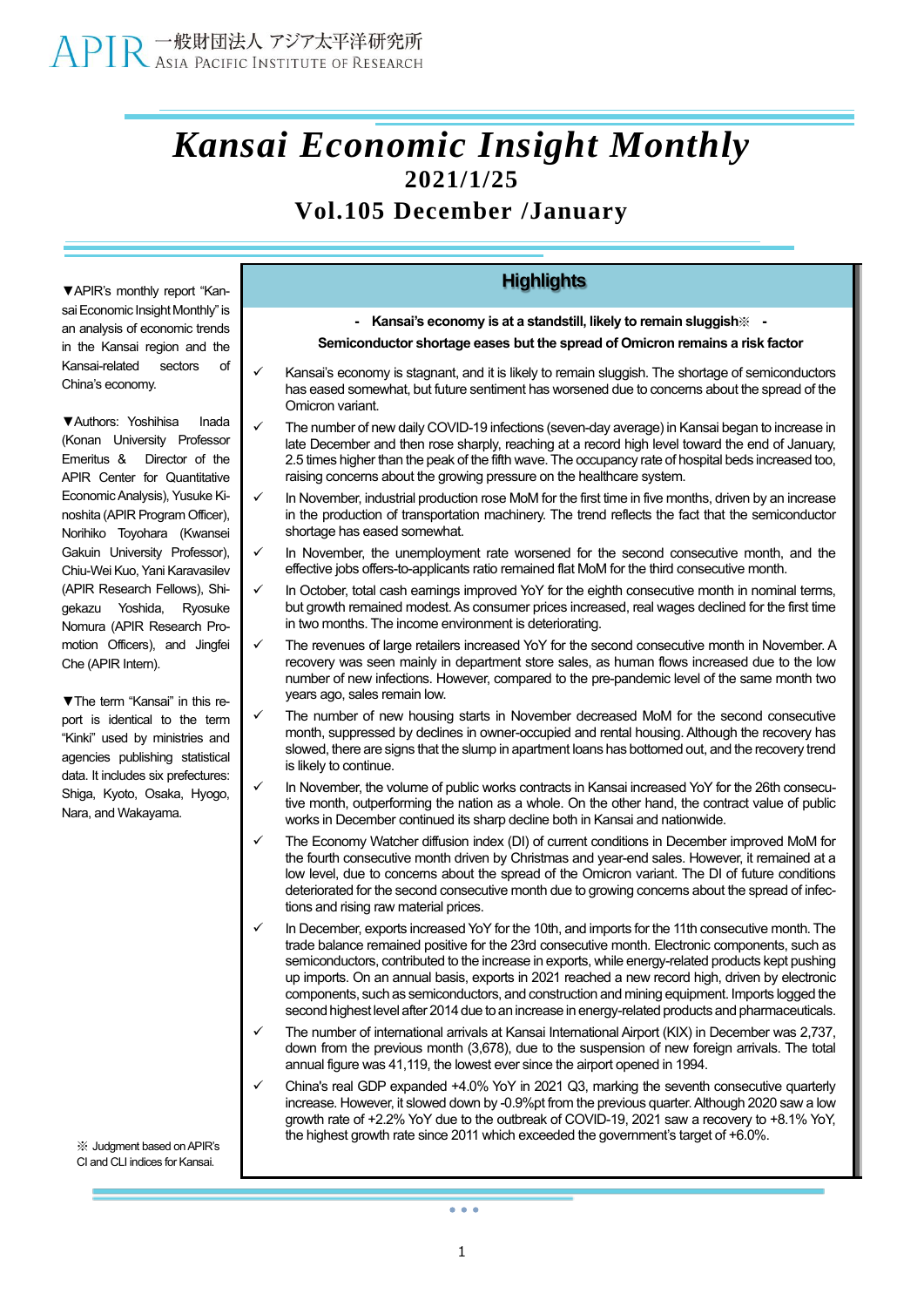|                     | 2021          |               |               |              |               |           |               |               |               |               |               |               |
|---------------------|---------------|---------------|---------------|--------------|---------------|-----------|---------------|---------------|---------------|---------------|---------------|---------------|
|                     | Jan           | Feb           | Mar           | Apr          | May           | Jun       | Jul           | <b>Aug</b>    | <b>Sep</b>    | Oct           | <b>Nov</b>    | <b>Dec</b>    |
| Production          | T             | TN            | 业             | 41           | N             | <b>TN</b> | ₩             | N             | N             | N             | <b>1</b> N    |               |
| Employment          | T             | <b>TN</b>     | ⋓             | Ŵ            | <b>TN</b>     | T         | J             | N             | $\Rightarrow$ | $\Rightarrow$ | $\Rightarrow$ |               |
| Consumption         | J             | 山             | <b>AN</b>     | <b>TN</b>    | $\Rightarrow$ | Ŵ         | <b>TN</b>     | W             | W             | $\Rightarrow$ | <b>1N</b>     |               |
| Housing             | J             | N             | $\Rightarrow$ | 4            | $\Rightarrow$ | T         | <b>TN</b>     | 4             | 1             | <b>1N</b>     | ₩             |               |
| <b>Public Works</b> | J             | <b>AN</b>     | $\Rightarrow$ | Ŵ            | <b>TN</b>     | T         | $\Rightarrow$ | 4             | 业             | N             | N             | ₩             |
| Sentiment           | $\Rightarrow$ | 1             | <b>TN</b>     | N            | <b>TN</b>     | <b>TN</b> | $\Rightarrow$ | 业             | 1             | <b>TN</b>     | 1             | $\Rightarrow$ |
| Trade               | <b>TN</b>     | N             | ИN            | <sup>T</sup> | <b>TN</b>     | T         | <b>TN</b>     | $\Rightarrow$ | $\Rightarrow$ | <b>TN</b>     | N             | N             |
| China               | $\Rightarrow$ | $\Rightarrow$ | <b>AN</b>     | <sup>T</sup> | <b>TN</b>     | T         | $\Rightarrow$ | N             | N             | N             | $\Rightarrow$ | $\Rightarrow$ |
|                     |               |               |               |              |               |           |               |               |               |               |               |               |

#### **Trends in the Kansai Economy**



• **Production**: The trend is positive if there is at least a 0.5% MoM increase in the seasonally adjusted production index released by the Kansai Bureau of Economy, Trade and Industry. If there is a decrease of 0.5% or more, the trend is negative. Otherwise, the trend is stable.

• **Trade**: The trend is positive if there is an improvement in the trade balance of at least JPY 50 billion YoY based on the Osaka Customs trade statistics. If there is a deterioration of more than JPY 50 billion, the trend is negative. Otherwise, the trend is stable.

• **Sentiment**: The trend is positive if the Diffusion Index (DI) for the Kansai region published in the Cabinet Office "Economy Watchers Survey" improves by at least 1 point MoM. If it deteriorates by 1 point or more, the trend is negative. Otherwise, the trend is stable.

• **Consumption**: The trend is positive if the monthly large retail store sales index (all stores) compiled by the Kansai Bureau of Economy, Trade and Industry increases by at least 1% YoY. If it decreases by more than 1%, the trend is downward. Otherwise, the trend is stable.

• **Housing**: The trend is positive if new housing starts increase by 5% or more YoY based on the housing construction statistics published by the Ministry of Land, Infrastructure and Transport. If there is a decrease of 5% or more, the trend is negative. Otherwise, the trend is stable.

• **Employment**: The trend is positive if the seasonally adjusted effective job offerings-to-applicants ratio published by the Ministry of Health, Labor and Welfare improves by at least 0.01. If the ratio deteriorates by 0.01 or more, the trend is negative. Otherwise, the trend is stable.

Public Works : The trend is positive if the monetary value of public works contracts increases by at least 5% YoY based on the advance payment guarantees statistics released by West Japan Construction Assurance Ltd. If it decreases by 5% or more, the trend is negative. Otherwise, the trend is stable.





※Economic forecasts are based on the Kansai economic trend indices (CI, CLI) developed by APIR.

 $\sim$   $\sim$   $\sim$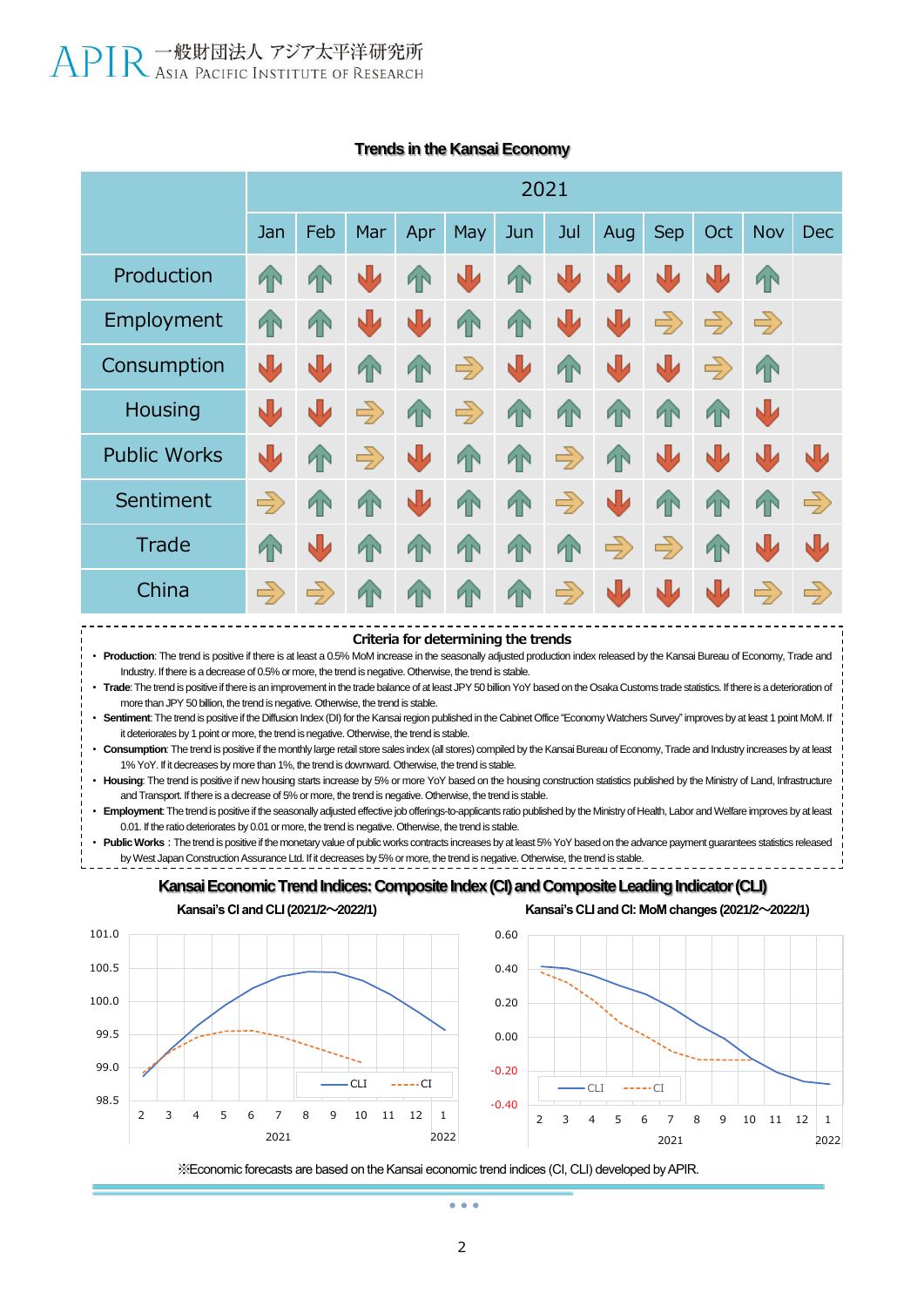## APIR 一般財団法人 アジア太平洋研究所

### **Data in Kansai at a glance**







Effective Jobs O/A Ratio:L New Jobs O/A Ratio: ovment Rate:

,0<sup>00000000000000</sup>000

0.5 1.0 1.5 2.0 2.5 3.0

pnooo





Source: CEIC

 $\bullet$   $\bullet$   $\bullet$